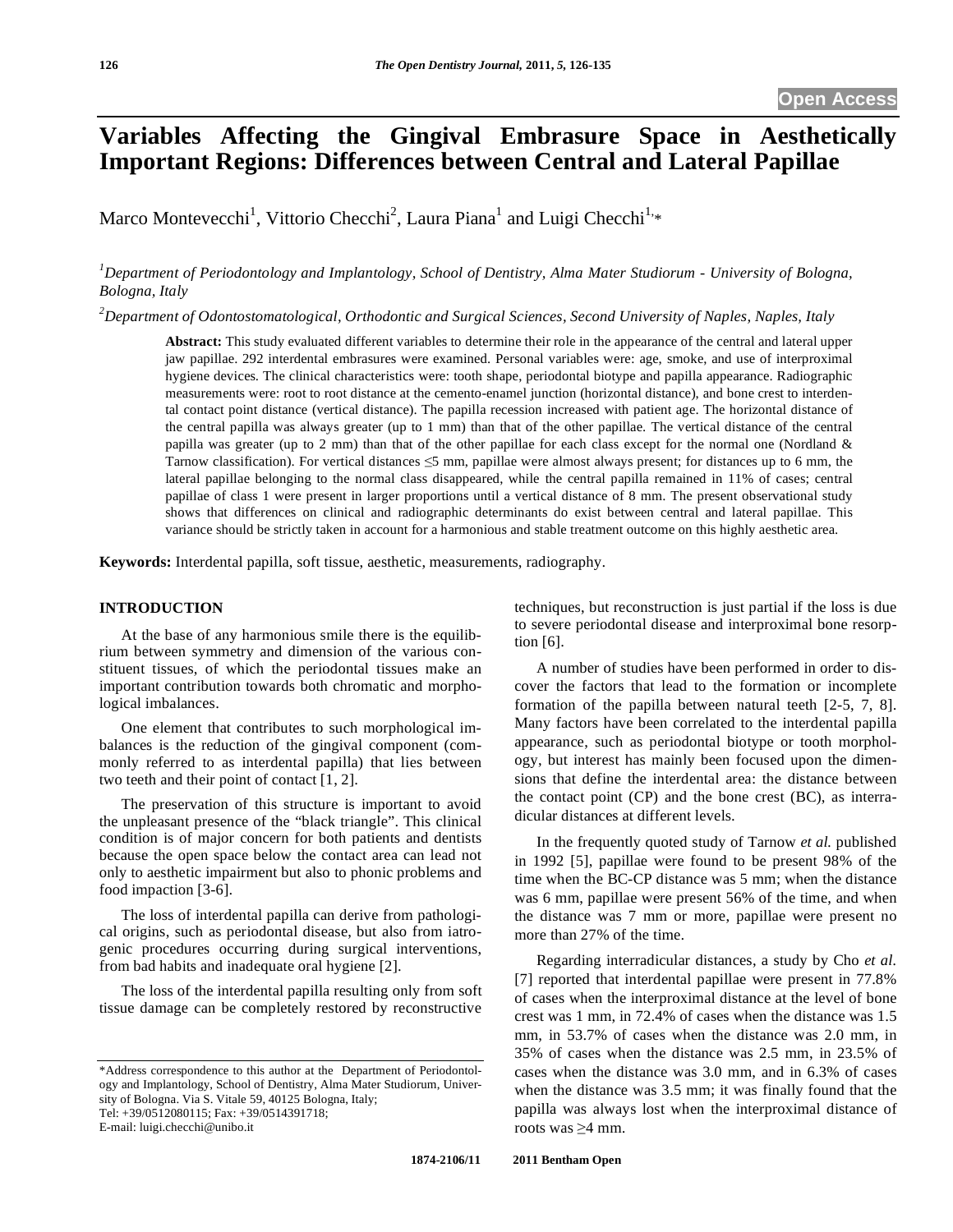

Fig. (1). Clinical appearance of a papilla deficiency between maxillary central incisors. The distance between the Papilla Tip (PT) and the Contact Point (CP) is the papilla recession.

To date, all the studies performed on this subject have analyzed either the upper central papilla alone or have made no distinctions between the interproximal areas studied.

The anatomical differences that exist between the distinct areas could play an important role in determining the shape and response of the interdental papilla. This consideration advocates the need for a specific analysis of the different interproximal areas.

The main purpose of this work was to assess the influences of the previously studied factors upon the aesthetically most important papillae: the lateral and central papillae of the upper jaw. Differences in recession and morphometric distances between these papillae were also investigated because of their important role when a clinician has to decide how to treat dental tissues in aesthetic areas.

# **MATERIALS AND METHODS**

During 2010, one hundred and three (103) consecutive patients attending for first visit or recall control the Periodontal and Implant Department of the Bologna University were included in this study.

This study was in accordance with the Helsinki Declaration of 1975, as revised in 2000, and before entering the study, all subjects were informed about the nature of the study and they all signed an informed consent form.

A total of 292 interdental embrasures within the upper anterior sextant were examined. More specifically, the interdental papillae studied were those between #12-11, #11-21 and #21-22.

Inclusion criteria were healthy gingiva of the upper anterior sextant with a plaque and gingival index of 0-1 [9], "well-on" anterior maxillary incisors (i.e. no spacing, no crowding and no intrusion/extrusion) and recent full mouth radiographic examination (performed no more than 15 days before). Exclusion criteria were: systemic conditions, included pregnancy and medication history known to increase the risk of gingival hyperplasia or alter haemostasis; the presence of artificial crowns, implants, proximal/cervical restorations or abrasions on the anterior maxillary incisors; and previous oral surgery within the anterior maxillary area.

At the initial visit a series of personal, clinical and radiographic variables were collected and investigated. The personal variables were: sex, age and smoking habits. Ten cigarettes a day were considered the threshold to distinguish between high smokers and light smokers [10].

All patients were questioned about the hygiene devices they use within the anterior-superior sextant as part of their daily oral hygiene routine.

From a clinical point of view, shape of the teeth, biotypes of the teeth and degree of recession of the papillae under examination were assessed. All clinical measurements were obtained with a standardized periodontal probe\* and rounded up to the nearest millimetre. No visual magnification was used. A single operator, blind to the radiographic observations, carried out these measurements.

In order to characterise the shape of the teeth, the height of the crown (CL) and its width (CW) were calculated, measured at the level of the point of passage between cervical third and medial third of the tooth crown. If the CW/CL relationship resulted as being equal to 1, the shape was considered square; if it was less than 1, the shape was considered triangular [11].

The periodontal biotype was determined with the "TRAN technique": the gingival biotype was considered thin when the outline of the periodontal probe showed through the gingival margin from inside the sulcus. Instead if the outline of the underlying periodontal probe could not be visualized through the gingival margin, it was categorized as a thick biotype [12, 13].

The degree of papilla recession (PT-CP) was calculated by measuring the distance between the papilla tip (PT) and the contact point (CP) between the two adjacent teeth (Fig. (**1**)).

The interdental papillae were subdivided according to the classification system of Nordland & Tarnow [14].

The radiographic exam used for this study consisted on three periapical radiographs for each patient\*\*, taken using the standardized paralleling technique. The three radiographic films included respectively the following teeth: #12- 11, #11-21 and #21-22.

The intraoral X-ray system used had the following characteristics: 20-25 mm focal length, 0.4 mm focal spot, 65 kV and 7mA X-ray tube† . Exposure times were between 0.160- 0.200 seconds. Film holders were used<sup>§</sup>. The radiographs were developed using an automatic system with fixed temperatures and development times<sup>1</sup>.

To ensure accurate and correct radiographic measurements, a self adhesive strip containing a radio-dense grid with millimetre squares (XRG, Ada Products, Milwaukee, WI, USA) was applied on the film so that it was imaged on the radiograph but did not overlie the tooth itself. Following the film alignment to the tube, the grid eliminates measurements distortion providing a check of radiographic enlargement [15].

1

<sup>\*</sup>UNC-15, Hu-Friedy, Chicago, IL

<sup>\*\* 24</sup>x40 mm, Kodak ultra speed DF55

<sup>†</sup> KaVo Dental Corporation - Gendex Dental Systems, USA

<sup>§</sup> Rinn corporation, USA

<sup>¶</sup> Dür Dental, Germany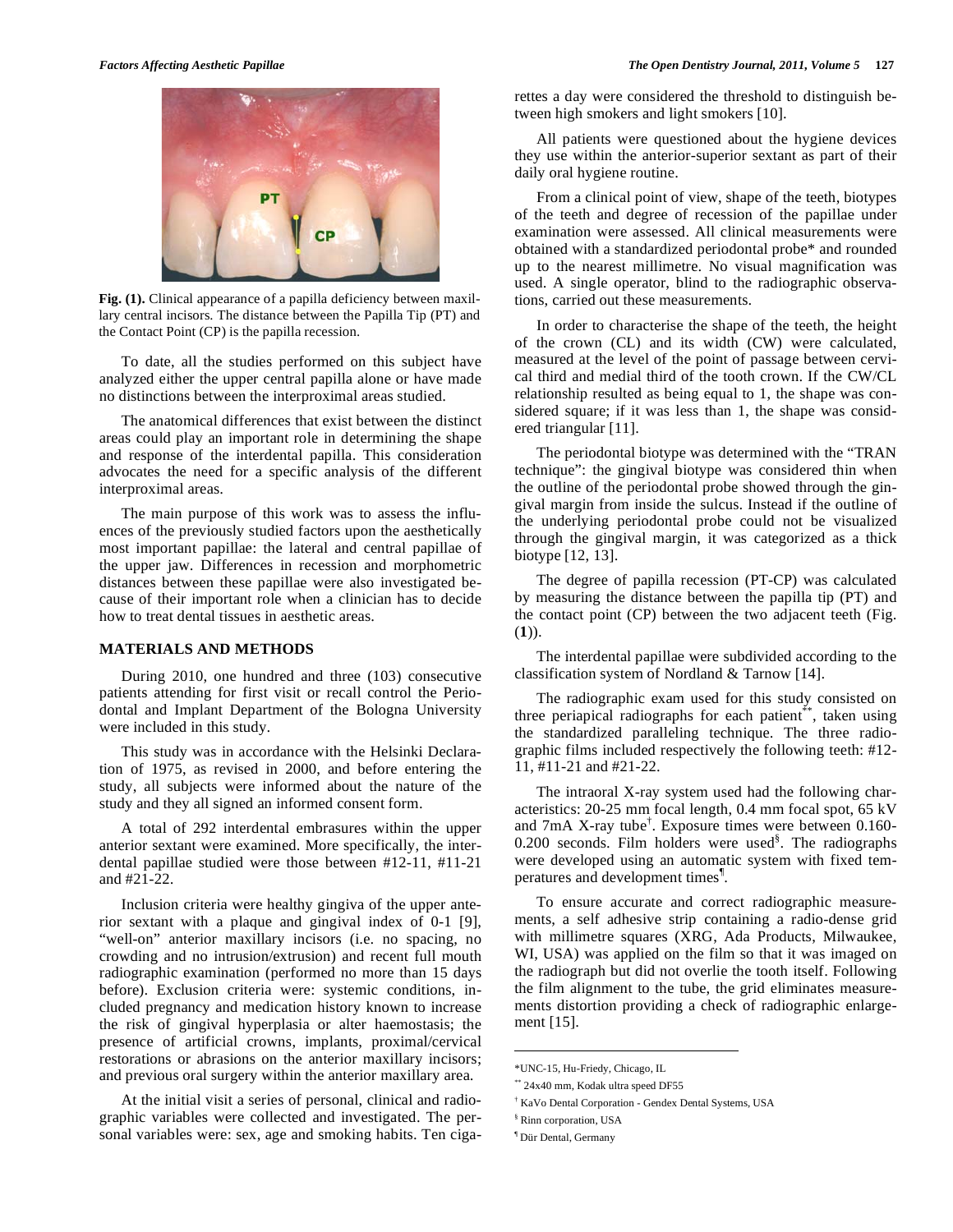Using a 2x magnification lens and millimetre grid square, the radiograph images were studied and the following two measurements taken: 1) the interproximal horizontal distance (HD) at the level of the cementoenamel junction (CEJ) between teeth 12-11, 11-21 and 21-22, and 2) the vertical distance (BC-CP) between the interproximal bone crest (BC) and the contact point (CP) of the same regions (Fig. **2**). A single operator, blind to the clinical observations, carried out these measurements.



**Fig. (2).** Periapical radiograph of maxillary central incisors and specific measurements: a) vertical distance  $=$  distance from the Bone Crest (BC) to the Contact Point (CP); b) horizontal distance  $=$ distance between the two roots at the proximal cementoenamel junction.

The sample size was mainly determined focusing upon the dimensions that define the interdental area: 1) the interproximal horizontal distance at the level of the cementoenamel junction (CEJ) as interradicular distances at different levels between teeth 12-11, 11-21 and 21-22, and 2) the vertical distance (BC-CP) between the interproximal bone crest (BC) and the contact point (CP) of the same regions. The minimal difference in horizontal distance between central and lateral papilla observed as significant was 0.5 mm on the basis of the difference of interradicular distances shown in a study by Cho *et al.* [7].

The minimal difference in vertical distance between central and lateral papilla observed as significant was 1 mm on the basis of the difference of BC-CP distances shown in a study by Tarnow *et al.* [5].

On the basis of a normal distribution of these variables observed in a pilot sample (lightly positively skewed and leptokurtic), at a significance level  $\alpha$  of 0.05 ( $z_{\alpha}$ = 1.960) and with a power of 95% ( $z_{\beta}$ = 1.645), by estimating the standard deviation in a pilot study (0,770 mm for the horizontal distance and 1.833 mm for the vertical distance) the results were: N= 62 subjects for the horizontal distance (in total 186 interdental embrasures) and  $N = 87$  subjects for the vertical distance (in total 261 interdental embrasures). A final sample

of 103 patients was chosen that provided a total number of interdental 292 embrasures.

The statistical unit of the analysis was the papillae. The omnibus test (D'Agostino's  $K^2$  test) was used as goodnessof-fit measure of departure from normality, based on transformation of sample kurtosis and skewness. Among the ratio scale variables, only age presented a normal distribution, while all the clinical and radiological variables were significantly (p<0.0001) non normally distributed. Data are described using mean values (percentages for the nominal and ordinal variables and arithmetic mean and median for the ratio scale variables), variability indicators (standard deviation) and association measures (Spearman's rank correlation coefficient, rho).

Logistic multinomial regression was used to evaluate which of personal (age, smoking habits, hygienic devices), clinical (biotype, shape of teeth, degree of recession) and radiological (interproximal horizontal distance, vertical distance) variables affect the papilla, according to the classification system of Nordland & Tarnow [14]. Odds ratio and 95% confidence intervals were used to quantify the influence of each variable and the significance of its contribute; goodness-of-fit test (chi square) and pseudo  $R^2$  measure (Nagelkerke statistic) were used to evaluate respectively how well the model fits the observed data and the proportion of variability in the dependent variable that can be explained by the independent variables.

ANOVA was used for the comparison of the age of the patients across the classes of the papillae; Mann-Whitney test was used for comparisons of the degree of recession, the horizontal distance and the vertical distance by biotype, shape of teeth and use of hygienic devices. Kruskal-Wallis analysis of variance was used for comparisons of the degree of recession, the horizontal distance and the vertical distance among the three papillae. All p-values reported were twotailed; a p-value equal to 0.05 was considered as statistically significant and adjusted to 0.008 for multiple comparisons.

#### **RESULTS**

A random sample of about 10% of the studied patients was chosen for the validation of the intra-examiner repeatability. Therefore each patient of the random sample was reexamined both clinically and radiographically at 1 and 2 weeks after the first recording.

Reliability of clinical and radiographic measurements was obtained by evaluating the intra-operator agreement through Intraclass Correlation Coefficient (Vertical Distance: ICI=0.980, 95% CI 0.942-0.994 p=0.0001; Papilla Recession: ICI=0.926, 95% CI 0.803-0.979, p=0.0001).

Reliability of biotype and form was obtained by evaluating the intra-operator agreement through the kappa statistic for nominal data (K=0.7, p<0.01 for both parameters). Intraobserver agreement may be considered from substantial to almost perfect being above 0.6 [16].

The sample population  $(n = 103)$  was formed by 36% male and 64% female patients. 83% of the subjects examined were light/no smokers (<10 cigarettes a day). The mean age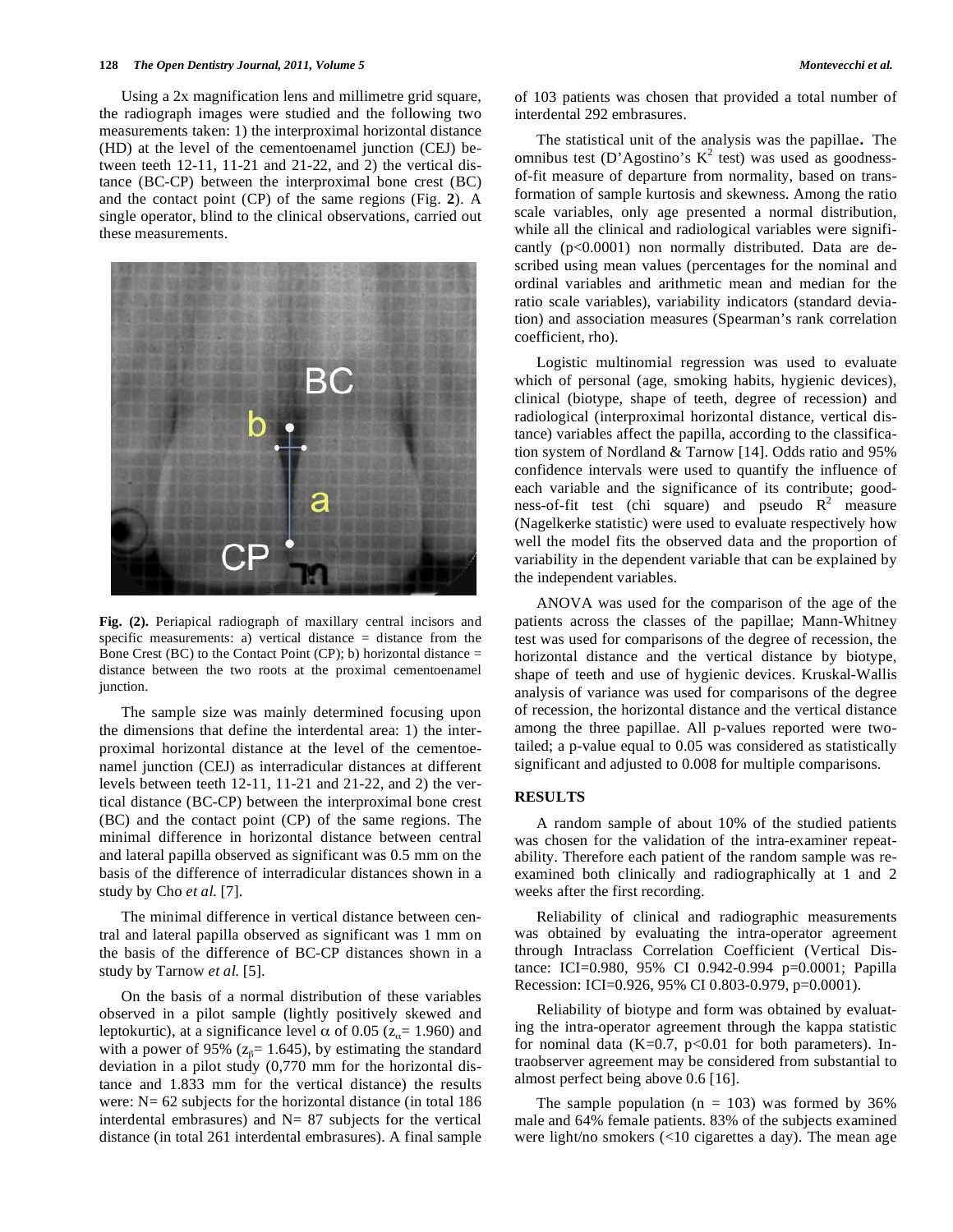was 48±14 years (range: 18-78 years). Considering hygiene devices, 58% of the subjects reported to use interdental brushes (pipe-cleaner heads), 57% reported the use of dental floss and 42% the use of stimulator tips.

The "thick" biotype resulted as being more prevalent (53%) than "thin" (47%); regarding tooth shapes, square shapes were more frequent (54%) than triangular (46%).

The lateral papillae belong predominantly to classes 1 and 2 while the central papilla was primarily identified as class 1 (Table **1**); subjects with papillae belonging to the inferior classes were significantly younger than subjects with papillae belonging to the superior classes.

For all the anatomical areas investigated, the horizontal radiographic distance was found to be independent of papilla class, while age, use of interdental brush (except for the central papilla belonging to class 2), radiographic vertical distance (BC-CP) (except for the lateral papilla of the first quadrant belonging to class 2) and degree of papillary recession increased with increasing papilla class (Table **2**).

For all the groups of predictors, the goodness-of-fit chisquare was not statistically significant, and Nagelkerke pseudo R-square vary from 0.552 to 0.735 for personal variables, from 0.672 to 0.760 for clinical variables, from 0.631 to 0.717 for radiographic variables to denote that observed data are well represented by the regression models. Also the relationship between age, radiographic vertical distance and level of recession is statistically significant; i.e. both parameters assessed increase with age for each papilla analysed (rho  $= 0.4$  for the vertical distance and rho=0.5 for the degree of recession;  $p \leq 0.0001$ ).

Concerning clinical and radiographic determinants (Table **3**), differences between central and lateral papillae were found. Specifically:

a) the HD for the #1.1-2.1 papilla was always higher than the ones of  $\#1.2-1.1$  and  $\#2.1-2.2$  in each class ( $p = 0.0001$ );

b) the BC-CP for the #1.1-2.1 papilla was always higher than the ones of  $#1.2-1.1$  and  $#2.1-2.2$  in each class, except for the normal class ( $p = 0.011$ );

c) among the three papillary recessions class, one statistically significant difference was observed for the class  $1$  ( $p =$ 0.01); the recession on the central papilla was greater than on the other two papillae.

The papillary recession is correlated in a statistically significant manner with the vertical distances in all three papillae studied and with the horizontal distances of the central and lateral papillae of quadrant II (Table **4**).

Only in relation to the central papilla a statistically significant association emerges between the two radiographic distance measurements taken.

In all the anatomical areas studied it was observed that in subjects with triangular shaped teeth the vertical distances and the degrees of papillary recessions were greater compared to the subjects with square shaped teeth ( $p \le 0.03$ ).

From the analyses conducted on the use of interdental hygiene devices, the use of interdental brushes ( $p = 0.001$ ) is significantly correlated with increases in both the vertical distance (BC-CP) and the degree of papillary recession.

Table **5** and Table **6** show the relation between papilla class and horizontal/vertical radiographic distances.

For radiographic vertical distance  $\leq$  5 mm only negligible levels of recession were detected in each of the three papillae studied in almost 100% of cases. With a distance of 6 mm, no lateral papillae were classifiable in normal class, whereas 11% of central papillae remained present in this class. Moreover, central papillae of class 1 remained present in higher percentages than lateral papillae until a maximum BC-CP distance of 8 mm.

#### **DISCUSSION**

Admitting the high aesthetic value of the interdental papillae and assuming that anatomical differences can exist between the central and the lateral papillae, these evaluations were directed at the three papillae of the upper anterior sextant; specifically, the papillae between the lateral incisors of quadrant I and the lateral incisors of quadrant II were assessed; although, the distinct papillae were considered independently.

In this study, after having investigated which personal (age, smoking, use of hygienic devices), clinical (biotype, shape of teeth, degree of recession) and radiological (horizontal and vertical distances) factors are connected to the papilla appearance, it was observed whether differences actually exist between the analyzed papillae.

Previous studies have either examined only the papilla between the two central incisors [3, 8] or different papillae without taking into account the anatomical location [5, 7]. The only study where the upper anterior sextant was specifically studied was performed by Martegani *et al.* [4], even though the Authors combined data of different papillae into a single set, thus losing the possibility to show anatomical differences between each single papilla.

In order to reduce the number of variables that could influence the papillae appearance and to obtain a sample as homogeneous as possible, patients selected for the present study were limited to the Caucasian race, thus allowing the study to eliminate the eventual race factors and focus upon other variables.

In the study sample, patients exhibiting either a complete presence of papillae or a severe deficit (that would fall into papilla category class 3) were poorly represented. The low frequency of complete papillary presence could be consequent to our patient selection criteria (subjects were patients of a University Periodontal Department); the low prevalence of a severe papilla recession within this aesthetic region, suggests instead that such a condition may be unusual.

Studying the correlations between clinical classes [14] and personal variables, it results that age and use of interdental brush affect papilla class.

 Analysing the influence of age upon the appearance of the papillae, it emerges that with an age increase the degree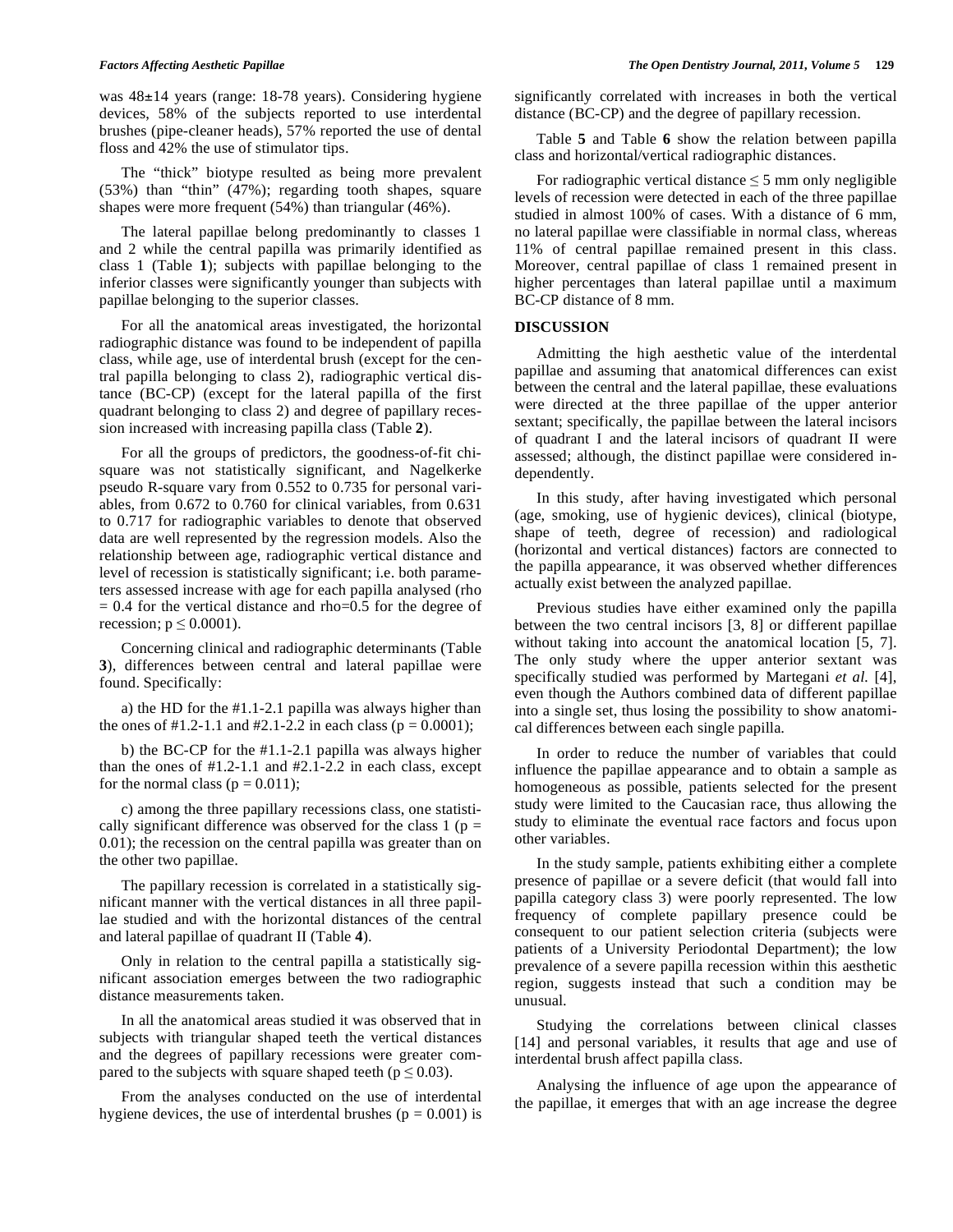|                  | <b>Class</b> | Papilla<br>$(n - \frac{9}{6})$ | Age $(yr)$<br>$mean \pm SD$ | p-Value   |  |
|------------------|--------------|--------------------------------|-----------------------------|-----------|--|
|                  | Normal       | $23 - 24.2$                    | $35.3 \pm 11$               |           |  |
|                  | Class 1      | $24 - 25.3$                    | $43.9 \pm 11$               | $0.0001*$ |  |
| Papilla #1.2-1.1 | Class 2      | $28 - 29.5$                    | $56.6 \pm 11$               |           |  |
|                  | Class 3      | $19 - 20.0$                    | $54.6 \pm 11$               |           |  |
|                  | Normal       | $20 - 20.6$                    | $34.0 \pm 11$               |           |  |
|                  | Class 1      | $38 - 39.2$                    | $49.1 \pm 13$               | $0.0001*$ |  |
| Papilla #1.1-2.1 | Class 2      | $25 - 25.8$                    | $55.6 \pm 10$               |           |  |
|                  | Class 3      | $14 - 14.4$                    | $55.0 \pm 11$               |           |  |
|                  | Normal       | $23 - 22.8$                    | $35.4 \pm 13$               |           |  |
|                  | Class 1      | $34 - 33.7$                    | $48.7 \pm 13$               |           |  |
| Papilla #2.1-2.2 | Class 2      | $24 - 23.8$                    | $53.0 \pm 11$               | $0.0001*$ |  |
|                  | Class 3      | $20 - 19.8$                    | $56.0 \pm 10$               |           |  |

**Table 1. Distribution of the Studied Papillae According to the Nordland & Tarnow Classification (1998) 14 and Patient Mean Age** 

\* Statistically significant

# **Table 2. Logistic Multinomial Regression Applied to Personal, Clinical and Radiographic Parameters Affecting the Papilla**  Appearence [Nordland & Tarnow Classification (1998)]<sub>14</sub>. Only Significant Variables are Reported

| <b>VARIABLE</b>   | <b>CLASSES</b>                    |                          |                          |                 |                          | <b>PAPILLA</b>           |               |        |               |               |
|-------------------|-----------------------------------|--------------------------|--------------------------|-----------------|--------------------------|--------------------------|---------------|--------|---------------|---------------|
|                   |                                   |                          | $# 1.2 - 1.1$            |                 |                          | $#1.1 - 2.1$             |               |        | $# 2.1 - 2.2$ |               |
|                   |                                   | O.R.                     | $p=$                     | 95% CI          | O.R.                     | $p=$                     | 95% CI        | O.R.   | $p=$          | 95% CI        |
| Personal          |                                   |                          |                          |                 |                          |                          |               |        |               |               |
|                   | $2 \text{ vs normal}$             | 1.101                    | 0.014                    | 1.020-1.188     | 1.110                    | 0.004                    | 1.033-1.194   | 1.090  | 0.005         | 1,027-1,158   |
| Age               |                                   | 1.275                    | 0.0001                   | 1.139-1.428     | 1.164                    | 0.0001                   | 1.071-1.265   | 1.130  | 0.001         | 1.053-1.213   |
|                   | 3 vs normal<br>4 <i>vs</i> normal | 1.285                    | 0.0001                   | 1.135-1.455     | 1.182                    | 0.001                    | 1.068-1.308   | 1.175  | 0.0001        | 1.085-1.271   |
|                   | 2 vs normal                       | 8.076                    | 0.041                    | 1.089-59.883    | $\overline{\phantom{a}}$ | $\overline{\phantom{a}}$ |               | 8.104  | 0.019         | 1.407-46.656  |
| Interdental brush | 3 vs normal                       | 73.494                   | 0.001                    | 6.212-869.487   | 10.873                   | 0.028                    | 1.302-90.802  | 21.269 | 0.003         | 2.879-157.137 |
|                   | 4 <i>vs</i> normal                | 208.462                  | 0.0001                   | 12.453-3489.656 | 28.776                   | 0.010                    | 2.249-368.145 | 12.757 | 0.016         | 1.592-102.229 |
| Clinical          |                                   |                          |                          |                 |                          |                          |               |        |               |               |
| Recession         | $3 \text{ vs } 2$                 | 8.213                    | 0.001                    | 2.502-26.959    | 2.641                    | 0.003                    | 1.405-4.964   | 5.630  | 0.0001        | 2.337-13.564  |
|                   | $4 \text{ vs } 2$                 | 67.322                   | 0.0001                   | 11.274-401.996  | 14.528                   | 0.0001                   | 4.104-51.431  | 13.245 | 0.0001        | 4.617-37.992  |
| Radiographic      |                                   |                          |                          |                 |                          |                          |               |        |               |               |
|                   | $2 \text{ vs normal}$             | $\overline{\phantom{0}}$ | $\overline{\phantom{a}}$ |                 | 2.631                    | 0.003                    | 1.394-4.965   | 1.893  | 0.022         | 1.097-3.267   |
| Vertical distance | $3 v s$ normal                    | 4.365                    | 0.0001                   | 2.050-9.295     | 6.685                    | 0.0001                   | 3.035-14.725  | 9.606  | 0.0001        | 3.712-24.858  |
|                   | 4 <i>vs</i> normal                | 14.691                   | 0.0001                   | 4.973-43.395    | 15.971                   | 0.0001                   | 6.029-42.310  | 17.738 | 0.0001        | 6.298-49.958  |

# **Table 3. Median Values of Clinical and Radiographic Parameters in Relation to Papilla Clinical Appearance [Nordland & Tarnow Classification (1998)] 14**

| $#1.2 - 1.1$ | Normal |     | ΙU |  |
|--------------|--------|-----|----|--|
| $#1.1 - 2.1$ | Normal | 2.5 |    |  |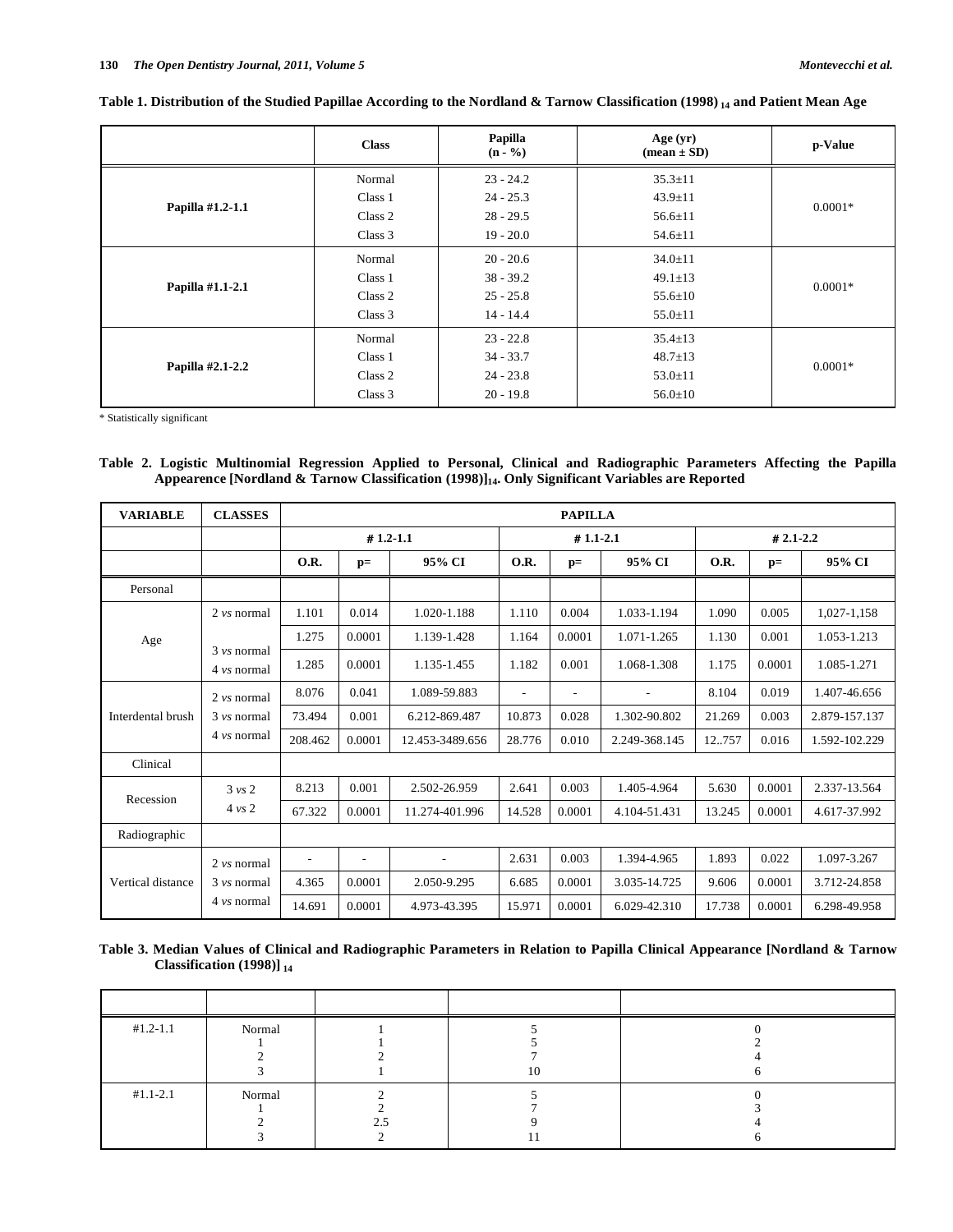#### **Table 3. cont…**

| Papilla      | <b>Class</b> | $HD$ (mm) | $BC-CP$ (mm) | <b>Papilla Recession (mm)</b> |
|--------------|--------------|-----------|--------------|-------------------------------|
| $#2.1 - 2.2$ | Normal       |           |              |                               |
|              |              | 1.5       |              |                               |
|              |              | L.)       |              |                               |
|              |              | L.J       | 10           |                               |

HD = horizontal distance

BC-CP = vertical distance

# **Table 4. Non-Parametric Correlations Between the Radiographic Distances and the Papilla Recession Degree**

|                   |                |                    | Papilla #1.2-1.1 |           | Papilla #1.1-2.1 | Papilla #2.1-2.2 |              |
|-------------------|----------------|--------------------|------------------|-----------|------------------|------------------|--------------|
|                   |                | <b>BC-CP</b><br>HD |                  | <b>HD</b> | <b>BC-CP</b>     | <b>HD</b>        | <b>BC-CP</b> |
|                   | Spearman's rho | 0.181              |                  | 0.305     |                  | 0.146            |              |
| <b>BC-CP</b>      | p-value        | 0.080              |                  | $0.002*$  |                  | 0.145            |              |
|                   | Spearman's rho | 0.192              | 0.726            | 0.287     | 0.766            | 0.277            | 0.766        |
| Papilla recession | p-value        | 0.064              | $0.0001*$        | $0.004*$  | $0.0001*$        | $0.005*$         | $0.0001*$    |

HD= horizontal distance

BC-CP= vertical distance

\* Statistically significant

# **Table 5. Percentage Distribution of the Different Papillae Appearances [Nordland & Tarnow Classification (1998)] 14 in Relation to the Horizontal Distance (HD)**

|              |                                  | <b>Horizontal Distance (mm)</b>  |                            |                            |                                       |                             |                                                  |                                 |  |  |  |  |
|--------------|----------------------------------|----------------------------------|----------------------------|----------------------------|---------------------------------------|-----------------------------|--------------------------------------------------|---------------------------------|--|--|--|--|
| Papilla      | Class                            |                                  | 1.5                        | $\overline{c}$             | 2.5                                   | 3                           | 3.5                                              | 4                               |  |  |  |  |
| $#1.2 - 1.1$ | Normal<br>J.<br>Total number     | 31<br>25<br>18<br>26<br>51       | 31<br>25<br>31<br>13<br>16 | 8<br>23<br>54<br>15<br>26  |                                       | $\Omega$<br>$\Omega$<br>100 |                                                  |                                 |  |  |  |  |
| $#1.1 - 2.1$ | Normal<br>3<br>Total number      | 18<br>64<br>18<br>$\theta$<br>11 | 41<br>17<br>17<br>25<br>12 | 27<br>38<br>19<br>16<br>36 | 15<br>23<br>54<br>8<br>13             | 6<br>47<br>29<br>18<br>17   | $\Omega$<br>50<br>50<br>$\theta$<br>$\mathbf{2}$ | $\Omega$<br>60<br>20<br>20<br>5 |  |  |  |  |
| $#2.1 - 2.2$ | Normal<br>◠<br>3<br>Total number | 33<br>29<br>21<br>17<br>52       | 18<br>27<br>27<br>27<br>22 | 4<br>46<br>29<br>21<br>24  | 33<br>67<br>$\Omega$<br>$\Omega$<br>3 |                             |                                                  |                                 |  |  |  |  |

# **Table 6. Percentage Distribution of the Different Papillae Appearances [Nordland & Tarnow Classification (1998)] 14 in Relation to the Vertical Distance (BC-CP)**

|              |              | <b>Vertical Distance (mm)</b> |          |    |          |              |          |          |          |  |  |
|--------------|--------------|-------------------------------|----------|----|----------|--------------|----------|----------|----------|--|--|
| Papillae     | Class        | ≤4                            | ◡        | 6  | −        | 8            | Q        | 10       | $\geq$ 1 |  |  |
| $#1.2 - 1.1$ | Normal       | 38                            | 68       | 23 | $\Omega$ | $\mathbf{0}$ | $\Omega$ | $\theta$ |          |  |  |
|              |              | 62                            | 21       | 36 | 17       | 8            | $\Omega$ | $\Omega$ |          |  |  |
|              |              | $\Omega$                      | 11       | 41 | 83       | 54           | 43       | 40       |          |  |  |
|              |              |                               | $\Omega$ |    | $\Omega$ | 38           | 57       | 60       | 100      |  |  |
|              | Total number | 13                            | 19       | 22 | -6       | 13           | п        |          |          |  |  |
|              |              |                               |          |    |          |              |          |          |          |  |  |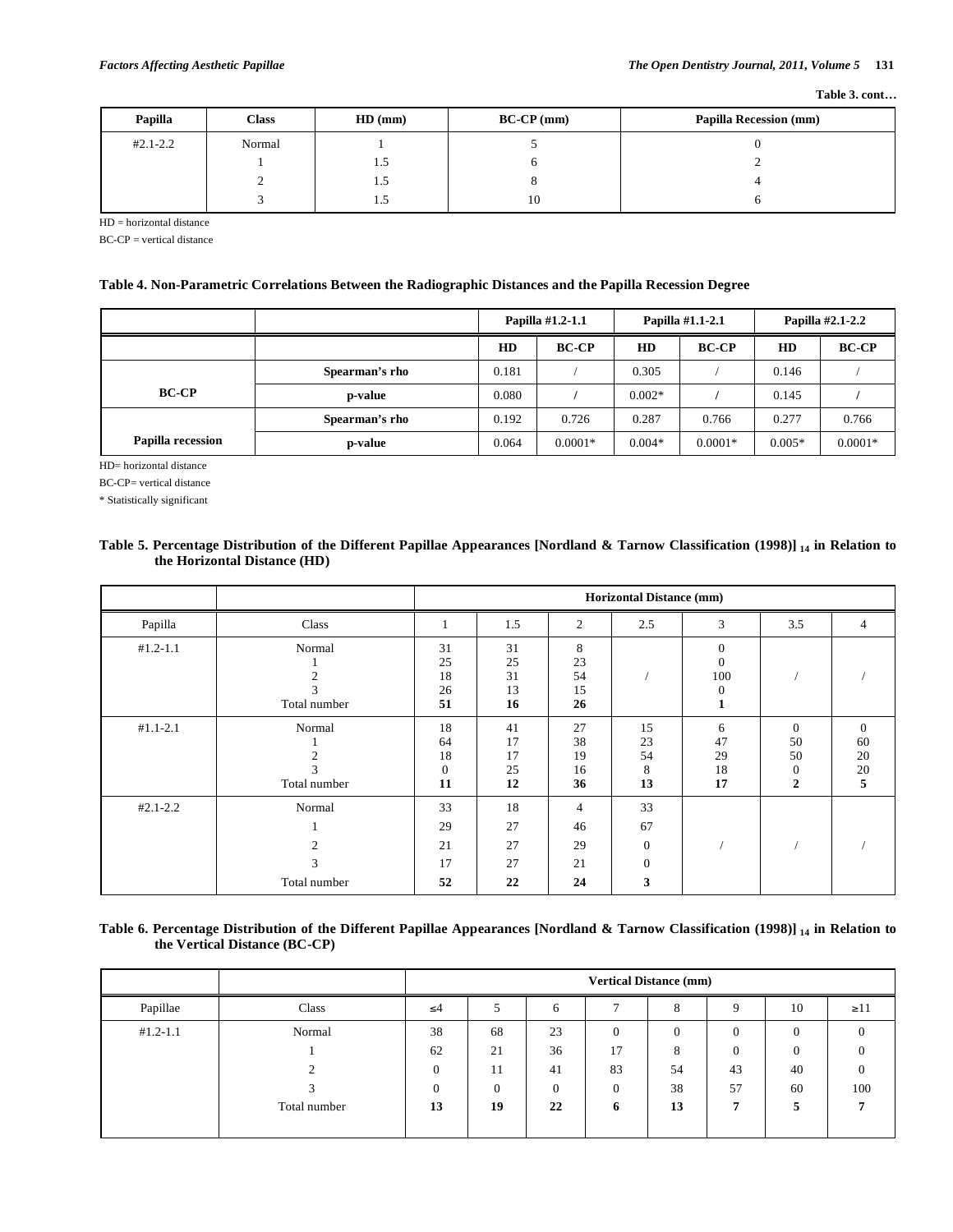|              |                             | <b>Vertical Distance (mm)</b> |              |              |              |                |              |          |              |  |  |  |
|--------------|-----------------------------|-------------------------------|--------------|--------------|--------------|----------------|--------------|----------|--------------|--|--|--|
| $#1.1 - 2.1$ | Normal                      | 33                            | 65           | 39           | 11           | $\overline{0}$ | $\mathbf{0}$ | $\theta$ | $\mathbf{0}$ |  |  |  |
|              |                             | 67                            | 29           | 46           | 74           | 58             | 27           | $\Omega$ | $\mathbf{0}$ |  |  |  |
|              | $\mathcal{D}$               | $\Omega$                      | 6            | 15           | 16           | 42             | 46           | 60       | 33           |  |  |  |
|              | 3                           | $\Omega$                      | $\mathbf{0}$ | $\theta$     | $\mathbf{0}$ | $\overline{0}$ | 27           | 40       | 67           |  |  |  |
|              | Total number                | 3                             | 17           | 13           | 19           | 12             | 11           | 5        | 12           |  |  |  |
|              |                             |                               |              |              |              |                |              |          |              |  |  |  |
| $#2.1 - 2.2$ | Normal                      | 53                            | 63           | 17           | $\Omega$     | $\Omega$       | $\Omega$     | $\Omega$ | $\Omega$     |  |  |  |
|              |                             | 47                            | 37           | 61           | 55           | 14             | $\mathbf{0}$ | $\theta$ | $\mathbf{0}$ |  |  |  |
|              | $\mathcal{D}_{\mathcal{L}}$ | $\Omega$                      | $\Omega$     | 22           | 27           | 50             | 80           | 57       | 10           |  |  |  |
|              | 3                           | $\Omega$                      | $\Omega$     | $\Omega$     | 18           | 36             | 20           | 43       | 90           |  |  |  |
|              | Total number                | 17                            | 16           | $\mathbf{1}$ | 11           | 14             | 5            | 7        | 10           |  |  |  |
|              |                             |                               |              |              |              |                |              |          |              |  |  |  |

of papilla recession increases too in a statistically significant manner. Furthermore, these data show that age is always positively correlated with the radiographic vertical distance (BC-CP); i.e. an increase in age correlates with a progressive increase in the BC-CP vertical distance. This is largely due to physiological consequences of aging: as a matter of fact the BC-CP distance increases with age because of the physiological resorption of the bone crest. Furthermore it is possible that papilla recession increases with age due to a thinning of the mucosa [3]. Thus, as similarly reported by Chang [3,8], age results as being a significant and strong predictor of the degree of papillary recession.

As reported in Table **4** the strength of the relationship between HD and papilla recession is weak. This observation could be explained by the fact that for HD it exists probably a threshold value above which the contact point disappears.

Regarding smoking habit, its influence on the prognosis of papilla was not statistically significant; a possible explanation of this result may be that in our sample the number of heavy smokers  $(\geq 10 \text{ eigenettes/day})$  is relatively low (17%).

Taking into consideration the instruments of dental hygiene, in particular interdental brushes, it was observed that the radiographic vertical distance and the papilla recession tended to be greater in patients using these kind of hygienic devices. This association may be explained either as a result of the compressive action of the hygienic instruments or as the need of their use because of peculiar anatomical features; in fact subjects with larger interdental spaces are automatically more inclined to use these instruments for their oral hygiene. Regarding papillary recession instead, the compressive action of such hygiene devices could have promoted the emergence or the exacerbation of the "black holes" [17, 18].

Studying the correlations between clinical classes [5] and clinical variables, it results that only the degree of recession affects the class of papilla.

With regard to the biotype variable, despite the presence of a homogenous distribution of the two recognized types in the study sample, no correlation between periodontal biotype and recession of the interdental papillae emerges. This observation suggests that even though the thin biotype may favour the development of recessions of the buccal gingival margin [19], it does not seem to condition the status of the interproximal tissues. In order to confirm this trend new and more focused investigations with a particular accuracy in the periodontal phenotype definition are demanded.

In this work a predominant number of squared teeth subjects was observed. This finding contrasts in some way with what reported by Olsson & Lindhe [11] where a relevant lower percentage was reported. This discrepancy may be explained by existing differences between both the recording methods and the study samples. In the present study no visual magnification has been used and each measurement has been rounded up to the nearest millimetre. This kind of approximation, could have induced some shifting in tooth shape distribution. Concerning the study samples, an older group of subjects characterize the present study; knowing that an incisal edge wearing is a normal consequence of the ageing process and presupposing that potential racial differences could exist between the two study samples, these arguments could further explain the existing differences.

Previously it has been reported that triangular shaped teeth are subject to a higher risk of papilla recession since they are characterized by a more incisal contact point, compared to square shaped teeth, and consequently are at higher risk of increase in the BC-CP distance [19]. The data from the present study confirm such a predisposition showing how the BC-CP distance and the degree of papillary deficit are significantly greater in subjects with triangular teeth.

Studying the correlations between clinical classes and radiographic variables, it results that the horizontal radiographic distance is independent from papilla class; an opposite result emerges for the vertical radiographic distances that increase as the papilla class increases.

Numerous classification systems of the interdental papillae have been described in the literature [4, 5, 20, 21] and that used in the present work was the one proposed by Nordland and Tarnow in 1998 [14]. This choice was prompted due to its extreme clarity and clinical practicality. Different Authors however have simply divided the papillae into present and absent, depending upon the degree of recession [3, 5, 7], while Chang in 2007 proposed a grouping scheme for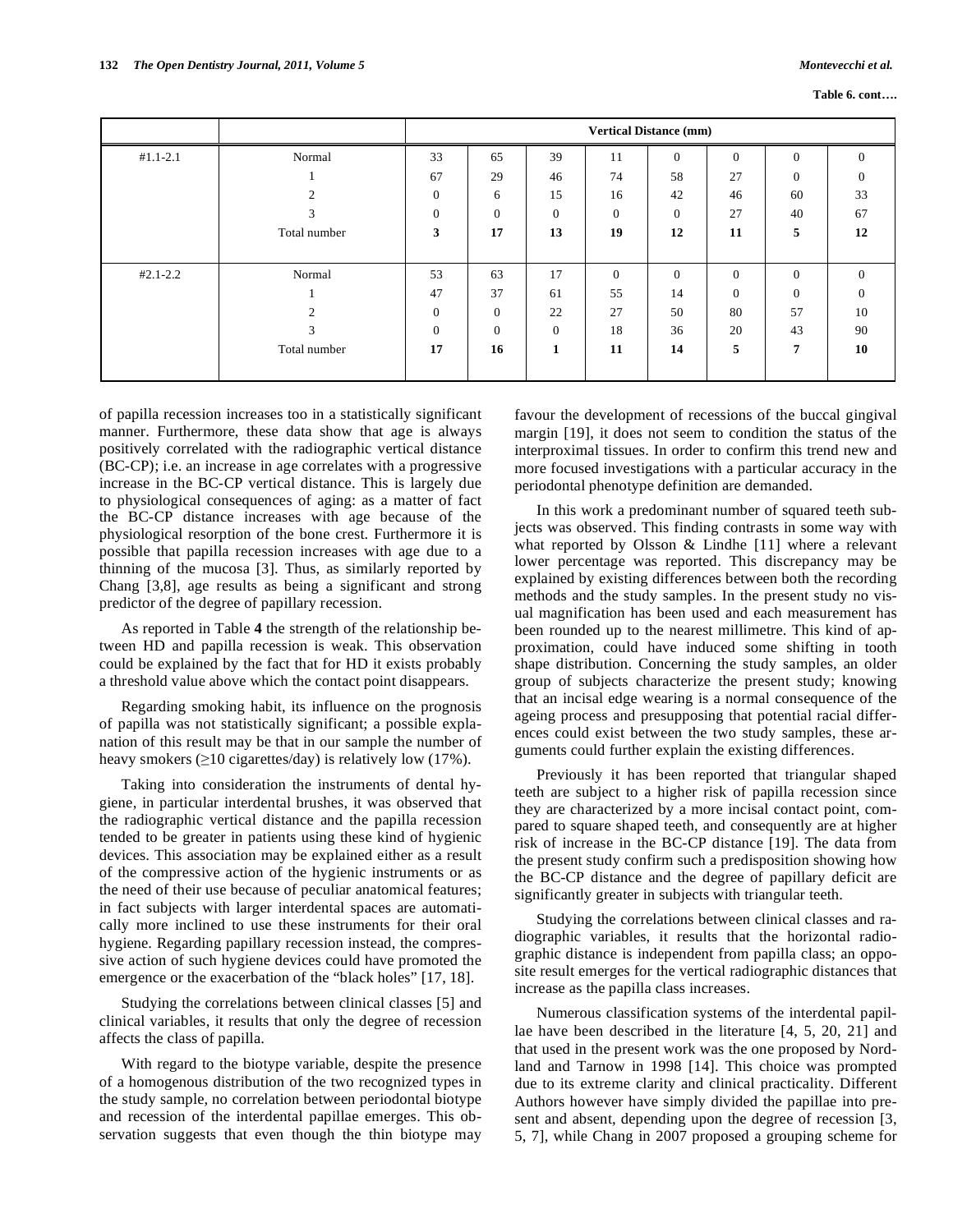Table 7. Normal Papilla Percentages [Nordland & Tarnow Classification (1998)]<sub>14</sub> and Relative Standard Errors in Relation to the Vertical Distance (BC-CP). Comparison of the Present Data to those Previously Reported by Tarnow *et al.* (1992)<sub>5</sub> and Cho *et al.* (2006)<sub>7</sub>

|                       |                      | <b>Vertical Distance</b> |                      |      |                 |      |                 |      |               |      |                 |       |  |
|-----------------------|----------------------|--------------------------|----------------------|------|-----------------|------|-----------------|------|---------------|------|-----------------|-------|--|
|                       | 4mm                  | S.E.                     | 5mm                  | S.E. | 6mm             | S.E. | 7 <sub>mm</sub> | S.E. | 8mm           | S.E. | 9 <sub>mm</sub> | S.E.  |  |
| Tarnow et al. $19925$ | 100 <sup>8</sup>     | $\overline{\phantom{a}}$ | $98^{\frac{8}{3}}$   | 1.64 | 56 <sup>8</sup> | 4.69 | 27 <sup>8</sup> | 5.60 | $10^{\circ}$  | 6.55 | $25^{\circ}$    | 21.65 |  |
| Cho et al. $20067$    | $89.7^{\frac{8}{3}}$ | 5.64                     | $58.5^{\frac{8}{3}}$ | 6.77 | $35.2^8$        | 6.50 | $7.5^{\circ}$   | 4.17 | $5.9^{\circ}$ | 5.72 | $0^{\rm s}$     | -     |  |
| <b>Present study</b>  | 100                  |                          | 94.2                 | 3.23 | 71.7            | 6.19 | 63.9            | 8.01 | 25.6          | 6.99 | 13              | 7.02  |  |

S.E.: standard error

§: Data reproduced with permission from the American Academy of Periodontology.

the papillae based upon the dimensions (width and height) of the interdental space [8]. Martegani *et al.* [4] used a classification pattern previously proposed for the interproximal tissues between dental implants [21]: the measurements were related to the spaces between reference lines running through the highest gingival curvature of the crown-tooth margin and the contact point. While this classification scheme is certainly useful within dental implants, it disregards important points of anatomical reference that are available on natural teeth. All these issues make it difficult to carry out a valid comparison of our results with those obtained by other Authors.

In order to allow a correct comparison with the previous studies of Cho *et al.* [7] and Tarnow *et al.* [5] applying a dichotomous classification of the papilla recession (papilla present/papilla absent), we have performed a similar subdivision of our data. Since 63% of the studied sample used interproximal hygiene devices, that are potentially responsible for a small deficit or flattening of the papillae, we decided to proceed using the grouping system of normal papillae and papillae of class 1, defined in their set as "present papillae", versus class 2 and class 3 papillae grouped together to form the "absent papillae" set. Comparing the so obtained data to those of the two previous studies, as reported on (Table **7**), it is possible to observe a quite similar distribution trend in relation to the vertical distance. In spite of this, it is interesting to observe that from our evaluation only after 7 mm becomes predominant the percentage of "absent papillae". Since the other studies didn't make any distinguishing between anterior and posterior papillae it could be speculated that central and lateral upper papillae manifest higher tolerance about this parameter. Analyzing the data of (Table **6**) becomes quite evident that central papilla has a focal role on this specific observation.

Regarding the data that refer to the distribution of the lateral and central papillae in relation to the radiographic horizontal distance, the tendency does not follow the same trend reported by the study of Cho *et al.* in 2006 [7]. The Authors stated that the interdental papillae were present in 77.8% of cases when the radiographic horizontal distance was 1 mm, decreasing to 53.7% with a distance of 2 mm, and progressively decreasing even further as the horizontal distance increases. In the present study it is shown that the "present papillae" are quite uniformly distributed and do not depend upon the horizontal radiographic distance. However, these different results should take into account the fact that the Authors calculated the horizontal distance level with a more coronal point than the interproximal bone, while we specify this distance as being on the same level of the CEJ. Another relevant difference with our study is that the Authors studied both anterior and posterior papillae.

In the study of Martegani *et al.* [4], the Authors assessed the interdental papillae of the antero-superior sextant (from #12 to #22) confirming that an increase of HD distance correlates with an increase in the degree of interdental papillary recession. Nevertheless this evidence is not supported by clear numerical data, unless a cut-off value equal to 2.4 mm for the HD distance, above which the radiographic vertical distance stops to act as predictive factor for the presence of papillae. Concerning this critical value, from our data it results that such distances were either reached or exceeded in only 24 interproximal central areas (25%) and in as little as only 4 cases (2%) within the interdental lateral areas (Table **5**). This brings us to suppose that the critical horizontal distance of 2.4 mm is not probably representative of the dental norm for Caucasian subjects, as is the case in our paper.

Another study published in 2008 [3] focused on this topic analysing the upper central papilla. The Author reported that the mean horizontal distances for the groups with and without papillary recession  $(1.96\pm0.50$  and  $1.67\pm0.42$  mm respectively) were significantly different. It was also described a cut-off value of 2.05 mm for the presence of papillae and it was found that with each 1 mm distance increase, the probability of central papillary recession increased too. In our study, only comparing data concerning the central papilla, such trend is not observable. Our less numerous sample (96 *versus* 310) combined with the low presence of central papillae with horizontal distances greater than 2 mm (38%) might justify this difference between the results.

From the overall comparison of the data presented in the literature we can hypothesize that in the presence of a horizontal distance not clearly defined, but at least superior to 2 mm, there is a lower chance to have normal class papillae.

The positive correlation detected between the BC-CP increase and the higher risk of papillae recession is in accordance with what reported by Chang in 2008 [3]; in this study of a single anterior site, the mean BC-CP distances in the groups with and without papillary recession (6.19±0.91 and 5.24±0.95 mm, respectively) were significantly different. Furthermore, the Author reported the cut-off point for the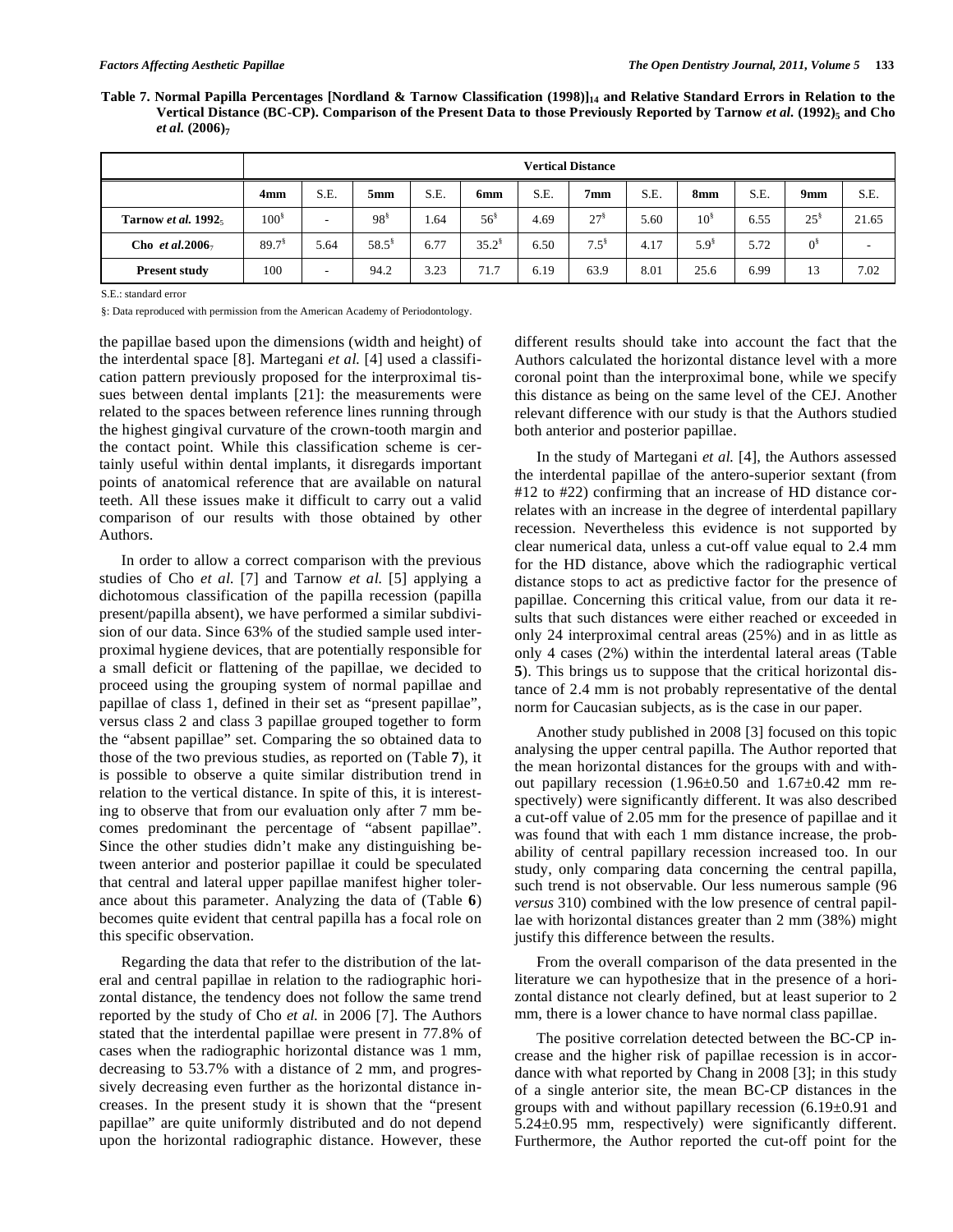#### **134** *The Open Dentistry Journal, 2011, Volume 5 Montevecchi et al.*

BC-CP distance to be 5.41 mm, and each 1 mm increase in distance increased the probability of central papillary recession by 3.04-fold. Comparing these data to the results of the present study regarding the central papilla, a very similar cut-off point can be seen.

All studies on this subject confirm the importance of the BC-CP distance that determines presence or absence of papillae, sharing the observation that at distances greater than 5 mm there are net decreases in the presence of papillae.

By comparing the central papilla and the two lateral papillae it emerges that clinical and radiographic differences exist.

If a BC-CP cut-off distance of 5 mm existed for all the papillae, a progressive dimensional recession would be observed; however, the recession of the central papilla manifests more gradually than that of the lateral papillae, maintaining a clinical presence, more aesthetically acceptable, until a vertical radiographic distance of 8 mm.

Furthermore, the horizontal and vertical distances of the central papilla in class 1, 2 and 3 are greater for a distance up to 1 mm for the HD and up to 2 mm for the BC-CP than those of the corresponding lateral papillae. For the central papilla, the correlation between the horizontal radiographic distance and the recession is always different than that of the lateral papillae.

The observed differences could be explained by distinct anatomical characteristics of the areas. In fact, in the region between the central incisors two particular anatomical structures exist forming tight associations with the interdental tissues: the naso-palatine canal and the insertions of the vestibular fraenulum. Regarding the surrounding bone, papillae have other anatomical differences: the symphysis bone, including its cartilage component, and the interadicular septum, wider between the central incisors. These anatomical features could be responsible for structural, nutritional and trophic influences that are specific to the central over the lateral papillae, and may offer different reactions to the traumatic or infective insults.

#### **CONCLUSIONS**

Knowledge about the factors that influence the papillary structure provides an essential support for periodontal, orthodontic and prosthetic treatments; it makes way for improved planning of the dental interventions aimed at the preservation or at the restoration of a pleasing aesthetic result.

The results of this study highlight the importance of age, tooth crown ratio (width/height) and radiographic vertical distance as factors that determine the morphology of the anterior papillae. Furthermore this study shows that anatomical differences exist between central and lateral papillae.

The clinician involved in a treatment planning of the second sextant, can find in these findings a guide and exhortation to respect the physiological differences that exist between interdental papillae. Following these clinical indications it is possible to preserve or restore a periodontal natural appearance of the area with harmonious, stable and satisfactory results.

Finally, the results of this study suggest to not disregard the specifics of distinct anatomical areas during future analysis upon this subject.

#### **ACKNOWLEDGEMENTS**

The Authors are grateful to Dr Maria Rosaria Gatto, Department of Dental Sciences "Alma Mater Studiorum" University of Bologna, for her contribution to statistical analysis.

#### **CONFLICT OF INTEREST**

No external funding, apart from the support of the Authors' institution, was available for this study. There was no conflict of interest.

# **REFERENCES**

- [1] Glossary of Periodontal Terms. 4<sup>th</sup> ed. Chicago, Illinois, USA. The American Academy of Periodontology. 2001: p. 22.
- [2] Zetu L, Wang HL. Management of inter-dental/inter-implant papilla. J Clin Periodontol 2005; 32: 831-9.
- [3] Chang LC. Assessment of parameters affecting the presence of the central papilla using a non-invasive radiographic method. J Periodontol 2008; 79: 603-9.
- [4] Martegani P, Silvestri M, Mascarello F, *et al*. Morphometric study of the interproximal unit in the esthetic region to correlate anatomic variables affecting the aspect of soft tissue embrasure space. J Periodontol 2007; 78: 2260-5.
- [5] Tarnow DP, Magner A, Fletcher P. The effect of the distance from the contact point to the crest of bone on the presence or absence of the interproximal dental papilla. J Periodontol 1992; 63: 995-6.
- [6] Pini PG, Rotundo R, Cortellini PP, Tinti C, Azzi R. Interdental papilla management: a review and classification of the therapeutic approaches. Int J Periodontics Restorative Dent 2004; 24: 246-55.
- [7] Cho HS, Jang HS, Kim DK, *et al*. The effects of interproximal distance between roots on the existence of interdental papillae according to the distance from the contact point to the alveolar crest. J Periodontol 2006; 77: 1651-7.
- [8] Chang LC. The association between embrasure morphology and central papilla recession. J Clin Periodontol 2007; 34: 432-6.
- [9] Loe H, Silness J. The gingival index, the plaque index and the retention index systems. J Periodontol 1967; 38: 610-16.
- [10] Dietrich T, Bernimoulin JP, Glynn RJ. The effect of cigarette smoking on gingival bleeding. J Periodontol 2004; 75: 16-22.
- [11] Olsson M, Lindhe J. Periodontal characteristics in individuals with varying form of the upper central incisors. J Clin Periodontol 1991; 18: 78-82.
- [12] Jia-Hui Fu, Yeh CY, Chan HL, Tatarakis N, Leong DJ, Wang HL. Tissue biotype and its relation to the underlying bone morphology. J Periodontol 2010; 81: 569-74.
- [13] Kan JY, Rungcharassaeng K, Umezu K, Kois JC. Dimensions of peri-implant mucosa: an evaluation of maxillary anterior single implants in humans. J Periodontol 2003; 74: 557-62.
- [14] Nordland WP, Tarnow DP. A classification system for loss of papillary height. J Periodontol 1998; 69: 1124-6.
- [15] Krithika AC, Kandaswamy D, Velmurugan N, Krishna VG. Nonmetallic grid for radiographic measurements. Aust Endod J 2008; 34(1): 36-8.
- [16] Landis RJ, Kock GG. The measurement of observer agreement for categorical data. Biometrics 1977; 33: 159-74.
- [17] Cantor MT, Stahl SS. The effect of a water pressure cleansing device on the human interdental col, a histologic study. J Periodontol 1968; 39: 43.
- [18] Checchi L, Biagini G, Zucchini C, De Luca M. Interdental therapy by brushing. clinical and morphological considerations. Quintessence Int 1991; 22: 483-9.
- [19] Kois JC. Predictable single tooth peri-implant esthetics: five diagnostic keys. Compend Contin Educ Dent 2001; 22: 199-206.